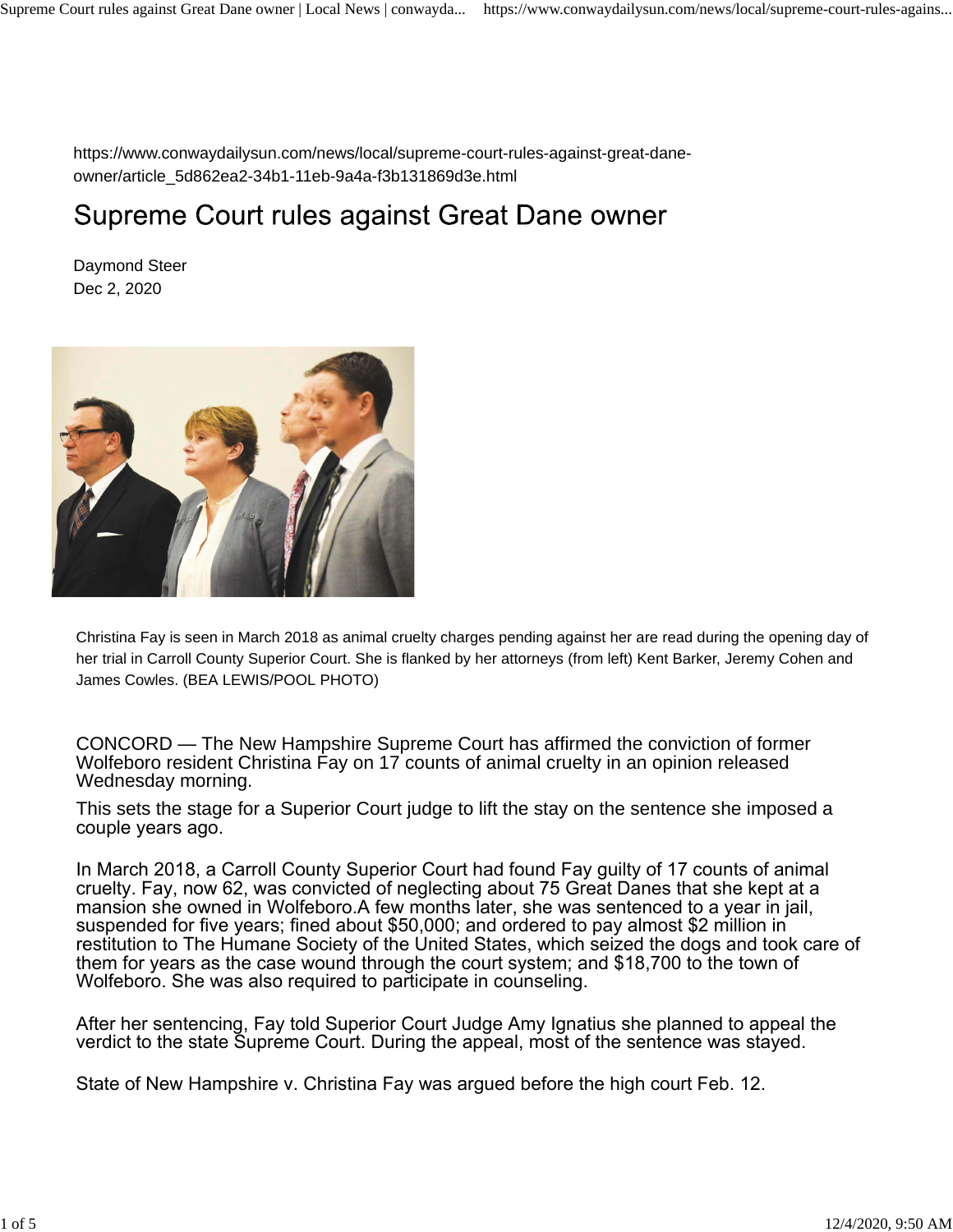The 11-page opinion was written by N.H. Supreme Court Justice Anna Barbara "Bobbie" Hantz Marconi. The court said it agreed with Attorney General Gordon MacDonald and Senior Assistant Attorney General Susan McGinnis that the Superior Court convictions should stand.

The role of The Humane Society of the United States and Wolfeboro police in seizing the Great Danes was the focus of many of the arguments the court heard from Fay's attorney, Theodore M. Lothstein of Lothstein Guerriero of Concord.

Wrote Hantz Marconi: "In summation, we conclude that the State did not violate Part I, Article 19's requirement that the manner of a search warrant's execution be reasonable by failing to obtain authorization for HSUS' involvement prior to the warrant's execution.

"As the State Constitution is at least as protective as the Federal Constitution in these circumstances, we further conclude that the State did not violate the Fourth Amendment's reasonableness requirement," she wrote.

"Additionally, the defendant has failed to demonstrate that her right to privacy was violated. Because we have concluded that a constitutional violation did not occur, we need not address the defendant's arguments regarding whether suppression of the evidence obtained from the search would be an appropriate remedy for such a violation."

Fay filed her appeal paperwork in July of 2018. Lothstein's argument was that the Superior Court failed to suppress evidence gathered by Wolfeboro police.

He said it was an invasion of Fay's privacy to allow Humane Society workers to take photos and videos of the raid and then to use them on social media to raise \$189,000, plus another \$135,000 worth of in-kind donations for the private agency.

Lothstein also argued that the judge who issued the search warrant should have been told about the HSUS' involvement beforehand.

However, Hantz Marconi wrote: "We fail to see how civilian involvement that is reasonable at the time of the warrant's execution would somehow become unreasonable because the officers intended to utilize civilian aid when they acquired the warrant but did not obtain the magistrate's express authorization to do so."

Deputy County Attorney Steve Briden was the prosecutor in the 2018 Superior Court trial. He said the reason that restitution isn't settled is because the dogs weren't placed in new homes when Superior Court sentencing occurred.

Briden said it gives him peace of mind that the case is done and the sentence will finally be imposed.

The HSUS hailed the decision. Its director of shelter outreach and engagement, Lindsay Hamrick, said: We are extremely pleased that the N.H. Supreme Court today affirmed Ms. Fay's conviction on 17 counts of animal cruelty, finding no constitutional violation with the search of her property in June 2017 and the seizure of 84 Great Danes in dire and cruel circumstances.